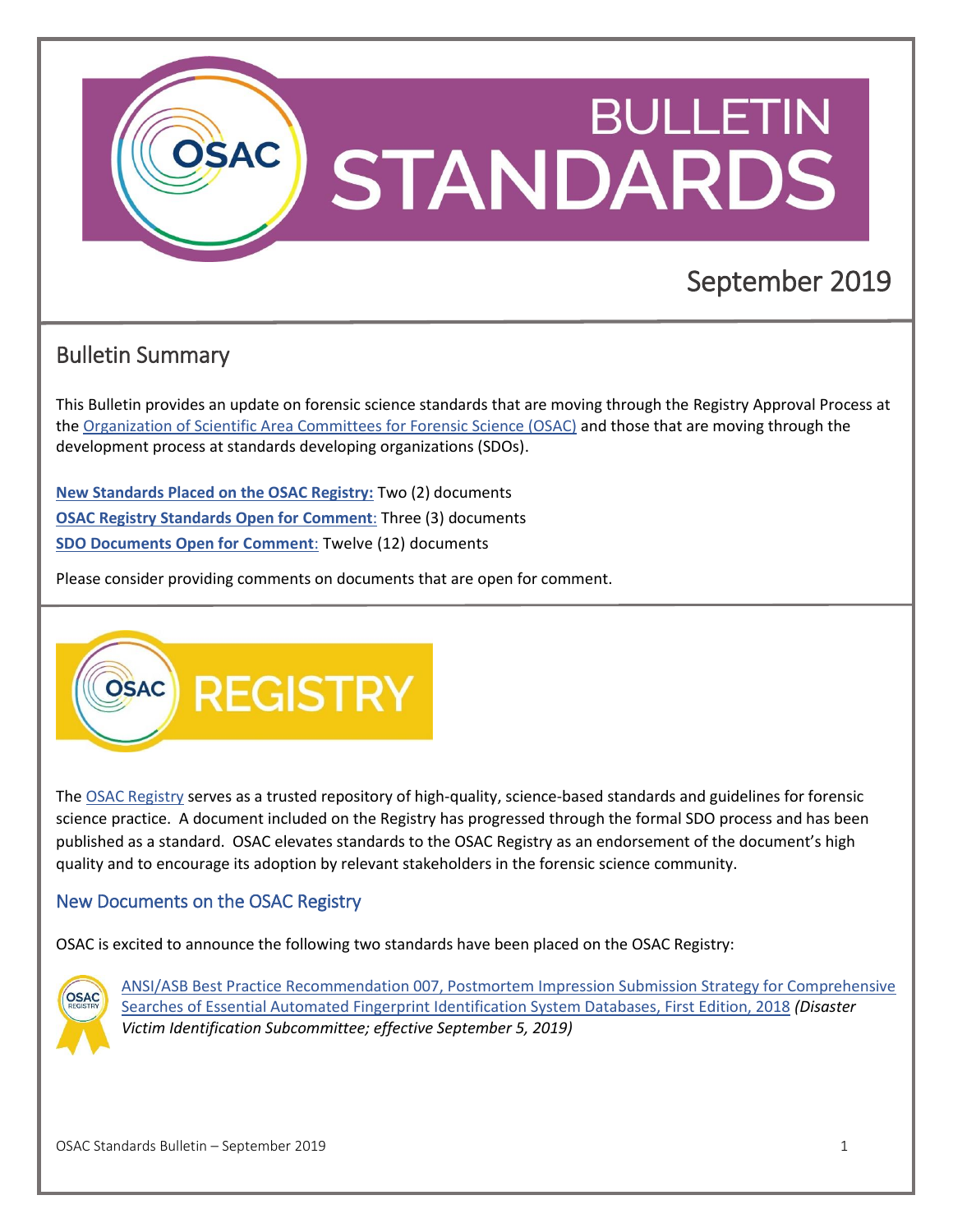<span id="page-1-0"></span>

[ANSI/ASB Best Practice Recommendation 010, Forensic Anthropology in Disaster Victim Identification: Best](http://www.asbstandardsboard.org/wp-content/uploads/2018/10/010_BPR_e01.pdf)  [Practice Recommendations for the Medicolegal Authority, First](http://www.asbstandardsboard.org/wp-content/uploads/2018/10/010_BPR_e01.pdf) Edition, 2018 *(Disaster Victim Identification Subcommittee; effective September 5, 2019)*

### Intent to Add to the OSAC Registry – Items Open for Comment

OSAC is currently seeking feedback on whether the following standards should be included on th[e OSAC Registry:](https://www.nist.gov/topics/organization-scientific-area-committees-forensic-science/osac-registry)

- [ASTM E3115-17 Standard Guide for Capturing Facial Images for Use with Facial Recognition Systems.](https://www.astm.org/NIST/) [Submit](https://www.surveymonkey.com/r/LLNKGCM)  [your comments](https://www.surveymonkey.com/r/LLNKGCM) by 11:59 PM ET on **September 5, 2019**.
- [ASTM E3148-18 Standard Guide for Postmortem Facial Image Capture.](https://www.astm.org/NIST/) [Submit your comments](https://www.surveymonkey.com/r/CDKMR5Z) by 11:59 PM on **September 5, 2019.**
- ISO 21043-2 Forensic Sciences Part 2: Recognition, recording, collecting, transport and storage of items. [Submit your comments](https://www.surveymonkey.com/r/ZD3Q5YH) by 11:59 PM ET on **October 4, 2019**. To view the document, please follow the instructions in the comment link.

#### Standards Moving through the OSAC Registry Approval Process

The following standards have moved from one step in the [OSAC Registry Approval Process](https://www.nist.gov/topics/organization-scientific-area-committees-forensic-science/registry-approval) to another during the last month:

Documents in Comment Adjudication Phase:

• [ASB Technical Report 025, Crime Scene Death Investigation](https://asb.aafs.org/wp-content/uploads/2017/12/025_TR_e1_2017.pdf) – Dogs and Sensors – Terms and Definitions, First [Edition, 2017](https://asb.aafs.org/wp-content/uploads/2017/12/025_TR_e1_2017.pdf)

Documents at FSSB for Vote for Placement on the Registry:

- [ANSI/ASB 037, Best Practice Recommendation, Guidelines for Opinions and Testimony in Forensic Toxicology,](http://www.asbstandardsboard.org/wp-content/uploads/2019/01/037_BPR_e1.pdf)  [First Edition, 2019](http://www.asbstandardsboard.org/wp-content/uploads/2019/01/037_BPR_e1.pdf)
- [ASTM E2917-19a Standard Practice for Forensic Science Practitioner Training, Continuing Education, and](https://www.astm.org/Standards/E2917.htm)  [Professional Development Programs](https://www.astm.org/Standards/E2917.htm)

For a list of standards currently under consideration, please visit th[e OSAC website.](https://www.nist.gov/topics/organization-scientific-area-committees-forensic-science/standards-under-consideration)

If your organization is on the "tip of the spear" and has already embraced the Registry implementation efforts, let us know! Please email [mark.stolorow@nist.](mailto:mark.stolorow@nist)gov to share what [Registry Standards](https://www.nist.gov/topics/forensic-science/organization-scientific-area-committees-osac/osac-registry/osac-approved) your organization has implemented.

## SDO News

#### New or Revised Standards

#### **ASTM International (developed by [Committee E30.01\)](https://www.astm.org/COMMIT/SUBCOMMIT/E3001.htm)**

• [ASTM E2882 Standard Guide for Analysis of Clandestine Drug Laboratory Evidence](https://www.astm.org/Standards/E2882.htm) has been revised to E2882-19.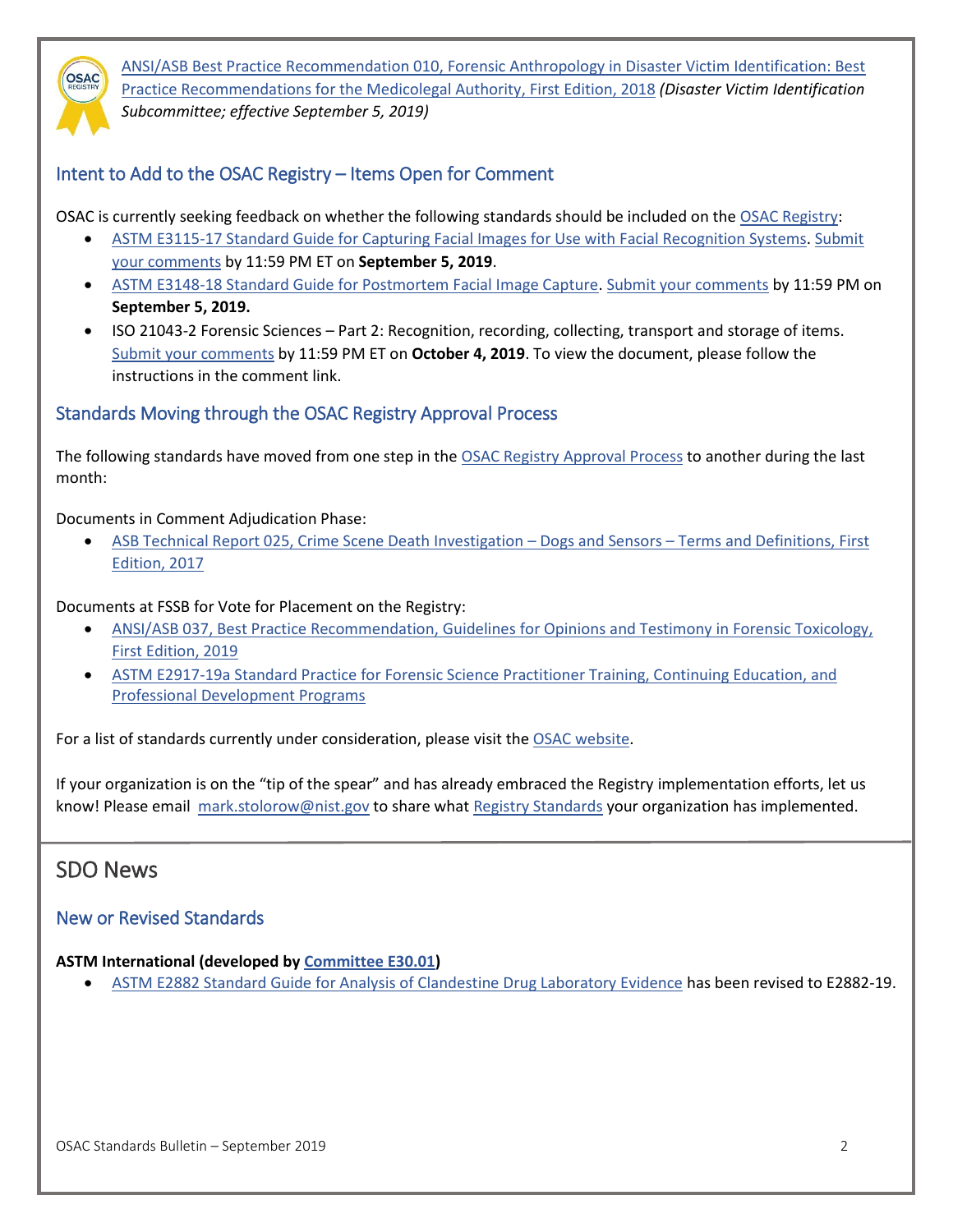### Comment Period Open on Draft Documents

#### **American Academy of Forensic Science Standards Board (ASB):**

- Re-circulation\* [ASB 053, Standard for Report Content in Forensic Toxicology.](http://www.asbstandardsboard.org/wp-content/uploads/2019/07/053_Std_Ballot02-Redline.pdf) This new document sets minimum content requirements for forensic toxicology reports and defines the critical elements of the report, explains acceptable reporting language, and provides instructions on issuing supplemental or amended reports. **Comments due September 16, 2019**.
- Recirculation\* [ASB 099, Standard Footwear/Tire Examination Proficiency Testing Program.](http://www.asbstandardsboard.org/wp-content/uploads/2019/08/099_Std_Ballot02_Redline.pdf) This document outlines the requirements for proficiency test providers and footwear and tire examiners for creating proficiency tests appropriate for use by a footwear and tire examiner. **Comments due September 16, 2019.**
- Recirculation\* [ASB 032, Standards for a Bloodstain Pattern Analyst's Training Program](http://www.asbstandardsboard.org/wp-content/uploads/2019/08/032_Std_Ballot-02-Redline.pdf). This document provides minimum pre-training educational requirements for an individual currently in, or entering, a bloodstain pattern analyst training program and the minimum training requirements that a trainee must successfully complete prior to practicing as a bloodstain pattern analyst. **Comments due September 23, 2019.**
- [ASB 023, Standard for Training in Forensic DNA Isolation and Purification Methods.](http://www.asbstandardsboard.org/wp-content/uploads/2019/08/023_Std_Ballot01.pdf) This document provides requirements to ensure proper training in the methods of DNA isolation and purification used within the trainee's forensic DNA laboratory. **Comments due September 30, 2019.**
- [ASB 115, Standard for Training in Forensic Short Tandem Repeat Typing Methods using Amplification, DNA](http://www.asbstandardsboard.org/wp-content/uploads/2019/08/115_Std_Ballot01.pdf)  [Separation, and Allele Detection.](http://www.asbstandardsboard.org/wp-content/uploads/2019/08/115_Std_Ballot01.pdf) This document provides the requirements of a forensic DNA laboratory's training program in forensic short tandem repeats (STR) typing methods using amplification, DNA separation and allele detection. **Comments due September 30, 2019**.
- [ASB 116, Standard for Training in Forensic DNA Quantification Methods.](http://www.asbstandardsboard.org/wp-content/uploads/2019/08/116_Std_Ballot01.pdf) This document provides the requirements for a forensic DNA laboratory's training program in DNA quantification. **Comments due September 30, 2019.**
- [ASB 030, Standard for a Quality Assurance Program in Bloodstain Pattern Analysis.](http://www.asbstandardsboard.org/wp-content/uploads/2019/08/030_Std_Ballot01.pdf) This document provides requirements for establishing and maintaining a documented quality assurance program in bloodstain pattern analysis to forensic service providers. **Comments due October 7, 2019**.
- Recirculation\* [ASB 038, Standard for Internal Validation of Forensic DNA Analysis Methods.](http://www.asbstandardsboard.org/wp-content/uploads/2019/09/038_Std_Ballot02_Redline.pdf) This document details the general requirements for performing an internal validation of all forensic DNA analysis methods within a forensic DNA laboratory. **Comments due October 14, 2019**.
- [ASB 077, Standard for the Developmental and Internal Validation of Forensic Serological Methods.](http://www.asbstandardsboard.org/wp-content/uploads/2019/09/077_Ballot02-Redline.pdf) This document provides requirements for developmental and internal validations of forensic serological methods to evaluate body fluids, stains, or residues related to forensic investigations. **Comments due October 14, 2019**.
- Recirculation\* [ASB 089, Best Practice Recommendation for Facial Approximation in Forensic Anthropology.](http://www.asbstandardsboard.org/wp-content/uploads/2019/09/089_BPR_Ballot02-Redline.pdf) This document provides guidance for facial approximation from skeletal remains. **Comments due October 14, 2019.**
- [ASB 105, Minimum Education Requirements for Firearm and Toolmark Examiner Trainees.](http://www.asbstandardsboard.org/wp-content/uploads/2019/09/105_Std_Ballot01.pdf) This document provides the minimum education requirements for forensic laboratory applicants and employees entering a training program in firearm and toolmark examination. **Comments due October 14, 2019**.

For the ASB documents listed above, please download the [comment template](https://asb.aafs.org/wp-content/uploads/2016/10/CommentTemplate.xlsx) and return it t[o asb@aafs.org](mailto:asb@aafs.org) by the comment deadline.

\*Please note that comments on a re-circulation will only be accepted on revised sections of a document, comments made to text not revised from the original comment period will not be accepted.